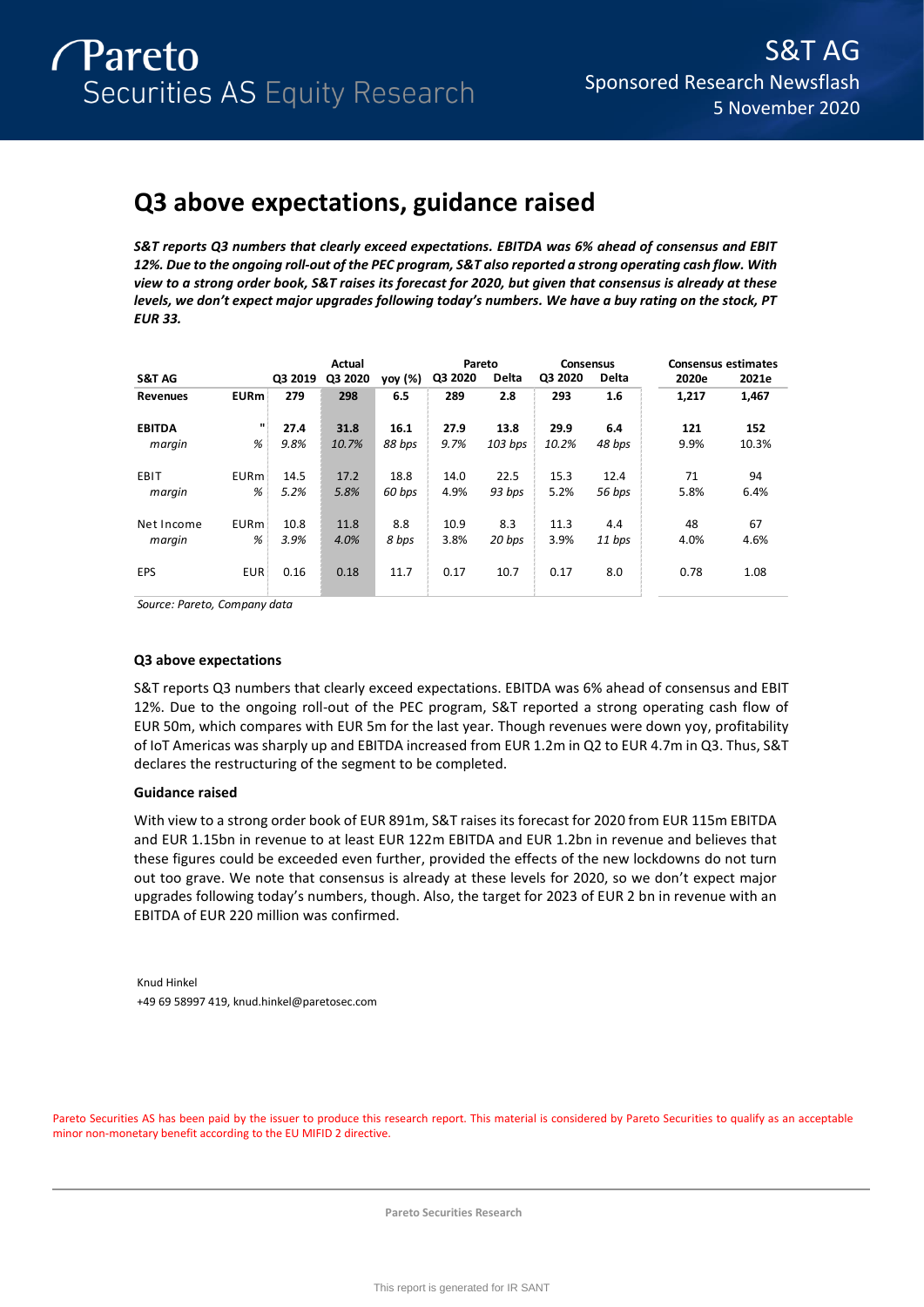### **Disclaimer and legal disclosures**

#### **Origin of the publication or report**

This publication or report originates from Pareto Securities AS, reg. no. 956 632 374 (Norway), Pareto Securities AS, Frankfu rt branch, reg. no. DE 320 965 513 / HR B 109177 (Germany) or Pareto Securities AB, reg. no. 556206-8956 (Sweden) (together the Group Companies or the "Pareto Securities Group") acting through their common unit Pareto Securities Research. The Group Companies are<br>supervised by the Financial

## **Content of the publication or report**

This publication or report has been prepared solely by Pareto Securities Research.

Opinions or suggestions from Pareto Securities Research may deviate from recommendations or opinions presented by other departments or companies in the Pareto Securities Group. The reason may typically be the result of differing time horizons, methodologies, contexts or other factors.

#### **Sponsored research**

Please note that if this report is labelled as "sponsored research" on the front page, Pareto Securities has entered into an agreement with the company about the preparation of research reports and<br>receives compensation fr research is however commissioned for and paid by the company and such material is considered by Pareto Securities to qualify as an acceptable minor non-monetary benefit according to the EU MiFID II Directive.

#### **Basis and methods for assessment**

Opinions and price targets are based on one or more methods of valuation, for instance cash flow analysis, use of multiples, behavioral technical analyses of underlying market movements in combination with considerations of the market situation and the time horizon. Key assumptions of forecasts, price targets and projections in research cited or reproduced appear in the research material from the named sources. The date of publication appears from the research material cited or reproduced. Opinions and estimates may be updated in subsequent versions of the publication or report, provided that the relevant company/issuer is treated anew in such later versions of the publication or report.

Pareto Securities Research may provide credit research with more specific price targets based on different valuation methods, including the analysis of key credit ratios and other factors describing the securities creditworthiness, peer group analysis of securities with similar creditworthiness and different DCF-valuations. All descriptions of loan agreement structures and loan agreement features are obtained from sources which Pareto Securities Research believes to be reliable, but Pareto Securities Research does not represent or warrant their accuracy. Be aware that investors should go through the specific complete loan agreement before investing in any bonds and not base an investment decision based solely on information contained in this publication or report.

Pareto Securities Research has no fixed schedule for updating publications or reports.

Unless otherwise stated on the first page, the publication or report has not been reviewed by the issuer before dissemination. In instances where all or part of a report is presented to the issuer prior to publication, the purpose is to ensure that facts are correct.

#### **Validity of the publication or report**

All opinions and estimates in this publication or report are, regardless of source, given in good faith and may only be valid as of the stated date of this publication or report and are subject to change without notice.

#### **No individual investment or tax advice**

The publication or report is intended only to provide general and preliminary information to investors and shall not be construed as the basis for any investment decision. This publication or report has<br>been prepared by Pa recommendation of particular financial instruments or strategies and thus it does not provide individually tailored investmen t advice, and does not take into account the individual investor's particular financial situation, existing holdings or liabilities, investment knowledge and experience, investment objective and horizon or risk profile and preferences. The investor must particularly ensure the suitability of an investment as regards his/her financial and fiscal situation and investment objectives. The investor bears the risk of losses in connection with an investment.

Before acting on any information in this publication or report, we recommend consulting your financial advisor.

The information contained in this publication or report does not constitute advice on the tax consequences of making any particular investment decision. Each investor shall make his/her own appraisal of the tax and other financial merits of his/her investment.

#### **Sources**

This publication or report may be based on or contain information, such as opinions, recommendations, estimates, price targets and valuations which emanate from Pareto Securities Research' analysts or representatives, publicly available information, information from other units or companies in the Group Companies, or other named sources.

To the extent this publication or report is based on or contains information emanating from other sources ("Other Sources") than Pareto Securities Research ("External Information"), Pareto Securities Research has deemed the Other Sources to be reliable but neither the companies in the Pareto Securities Group, others associated or affiliated with said companies nor any other person, guarantee the accuracy, adequacy or completeness of the External Information.

#### **Ratings**

| Equity ratings: | "Buy"  | Pareto Securities Research expects this financial instrument's total return to exceed 10% over the next 12 months                   |
|-----------------|--------|-------------------------------------------------------------------------------------------------------------------------------------|
|                 | "Hold" | Pareto Securities Research expects this financial instrument's total return to be between -10% and 10% over the next 12 months      |
|                 | "Sell" | Pareto Securities Research expects this financial instrument's total return to be negative by more than 10% over the next 12 months |

**Analysts Certification**<br>The research analystis) whose name(s) appear on research reports prepared by Pareto Securities Research certify that: (i) all of the views expressed in the research report accurately reflect their "Hold"<br>Pareto Securities Research expects this financial instrument's total return to be between -10% and 10% over the next 12 months<br>Pareto Securities Research expects this financial instrument's total return to be negati research analysts in research reports that are prepared by Pareto Securities Research.

The research analysts whose names appears on research reports prepared by Pareto Securities Research received compensation that is based upon various factors including Pareto Securities' total<br>revenues, a portion of which

#### **Limitation of liability**

Pareto Securities Group or other associated and affiliated companies assume no liability as regards to any investment, divestment or retention decision taken by the investor on the basis of this publication or report. In no event will entities of the Pareto Securities Group or other associated and affiliated companies be liable for direct, indirect or incidental, special or consequential damages resulting from the information in this publication or report.

Neither the information nor any opinion which may be expressed herein constitutes a solidiation by Pareto Securities Research of purchase or sale of any securities nor does it constitute a solidiation to any person in any jurisdiction where solicitation would be unlawful. All information contained in this research report has been compiled from sources believed to be reliable. However, no representation or warranty, express or implied, is made with respect to the completeness or accuracy of its contents, and it is not to be relied upon as authoritative.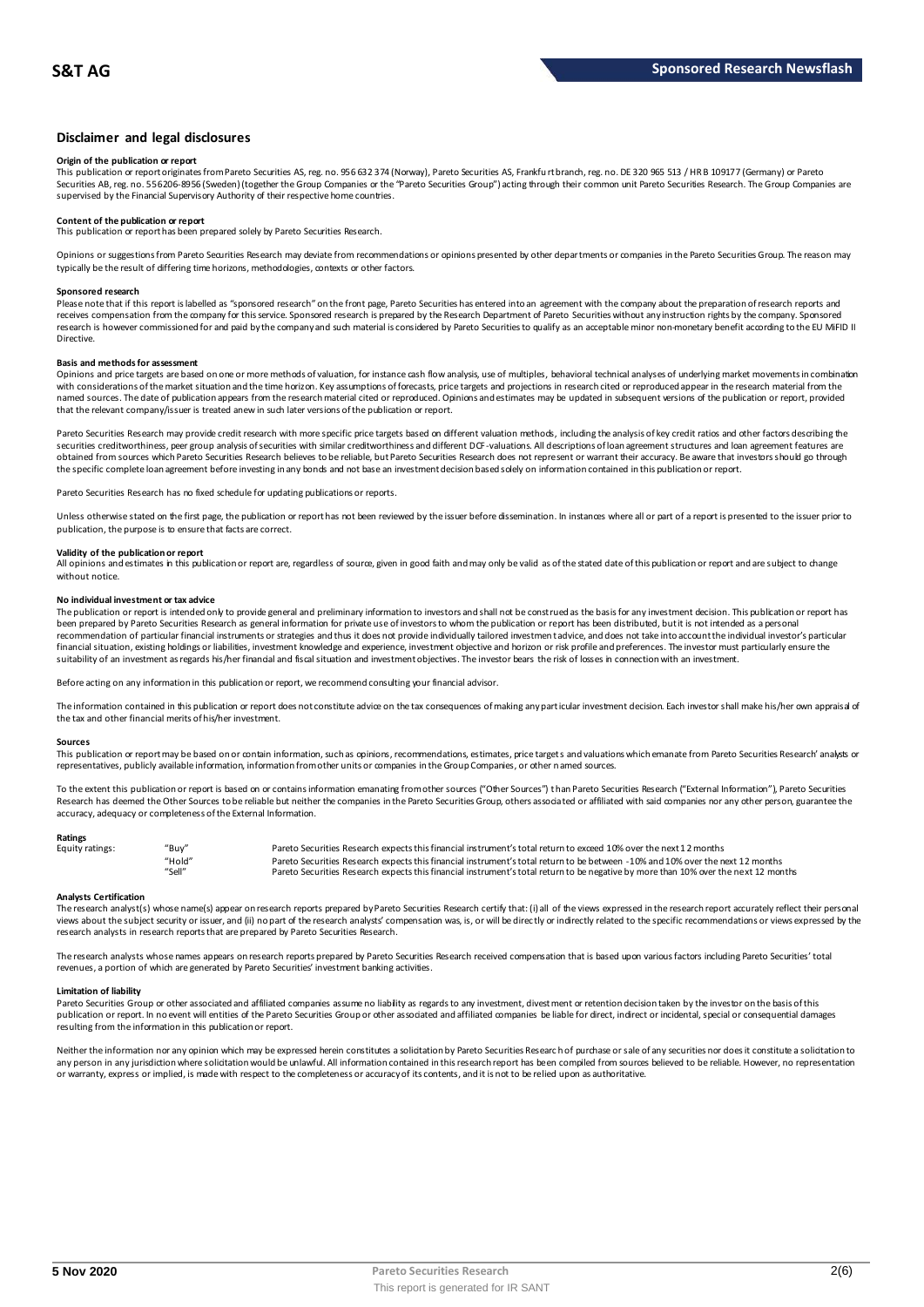#### **Risk information**

The risk of investing in certain financial instruments, including those mentioned in this document, is generally high, as their market value is exposed to a lot of different factors such as the operational and financial conditions of the relevant company, growth prospects, change in interest rates, the economic and political environment, foreign exchange rates, shifts in market sentiments etc. Where an investment or security is denominated in a different currency to the investor's currency of reference, changes in rates of exchange may have an adverse effect on the value, price or income of or from that investment to the investor. Past performance is not a guide to future performance. Estimates of future performance are based on assumptions that may not be realized. When investing in individual shares, the investor may lose all or part of the investments.

#### **Conflicts of interest**

Companies in the Pareto Securities Group, affiliates or staff of companies in the Pareto Securities Group, may perform services for, solicit business from, make a market in, hold long or short positions in, or otherwise be interested in the investments (including derivatives) of any company mentioned in the publication or report.<br>In addition Pareto Securities Group, or affiliates, may from time to time have a broking, advisory o

acting as that company's official or sponsoring broker and providing investment banking or other financial services. It is the policy of Pareto to seek to act as corporate adviser or broker to some of the companies which are covered by Pareto Securities Research. Accordingly companies covered in any Research may be the subject o f marketing initiatives by the Investment Banking Department.

To limit possible conflicts of interest and counter the abuse of inside knowledge, the analysts of Pareto Securities Research are subject to internal rules on sound ethical conduct, the management of inside information, handling of unpublished research material, contact with other units of the Group Companies and personal account dealing. The internal rules have been prepared in accordance with applicable legislation and relevant industry standards. The object of the internal rules is for example to ensure that no analyst will abuse or cause others to abuse confidential information. It is the policy of Pareto Securities Research that no link exists between revenues from capital markets activities and individual analyst remuneration. The Group Companies are members of national stockbrokers' associations in each of the countries in which the Group Companies have their head offices. Internal rules have been developed in accordance with recommendations issued by the stockbrokers associations. This material has been prepared following the Pareto Securities Conflict of Interest Policy.

The guidelines in the policy indude rules and measures aimed at achieving a sufficient degree of independence between various departments, business areas and sub-business areas within the Pareto Securities Group in order to, as far as possible, avoid conflicts of interest from arising between such departments, business areas and sub-business areas as well as their customers. One purpose of such measures is to restrict the flow of information between certain business areas and sub-business areas within the Pareto Securities Group, where conflicts of interest may arise and to safeguard the Pareto securities for exa The guidelines in the policy indude rules and measures aimed at achieving a sufficient degree of independence between various departments, business areas and sub-business areas within the Pareto<br>Securities Group in order t Pareto Securities Group rules concerning contacts with covered companies and rules concerning personal account trading carried out by analysts.

#### **Distribution restriction**

The securities referred to in this publication or report may not be eligible for sale in some jurisdictions and persons into whose possession this document comes should inform themselves about and observe Pareto Securities Group rules concerning contacts with covered companies and rules concerning personal account trading carried out by analysts.<br>Distribution restriction<br>The securities referred to in this publication or rep Authority (FCA).

This research is only intended for and may only be distributed to institutional investors in the United States and U.S entities seeking more information about any of the issuers or securities discussed in this report should contact Pareto Securities Inc. at 150 East 52nd Street, New York, NY 10022, Tel. 212 829 4200.

Pareto Securities Inc. is a broker-dealer registered with the U.S. Securities and Exchange Commission and is a member of FINRA & SIPC. U.S. To the extent required by applicable U.S. laws and regulations, Pareto Securities Inc. accepts responsibilityfor the contents of this publication. Investment products provided by or through Pareto Securities Inc. or Pareto Securities Research are not FDIC insured, may lose<br>value and ar sale or subscription, nor shall it or any part of it form the basis of or be relied on in connection with any contract or commitment whatsoever. The securities of non-U.S. issuers may not be registered with or subject to SEC reporting and other requirements. The information available about non-U.S. companies and non-U.S. companies are generally not subject to the same unifom auditing and<br>reporting standards as U.S. companies. Ma some non-U.S. companies may not be as liquid as securities of comparable U.S. companies. Fluctuations in the values of national currencies, as well as the potential for governmental restrictions on currency movements, can significantly erode principal and investment returns.

Pareto Securities Research may have material conflicts of interest related to the production or distribution of this research report which, with regard to Pareto Securities Research, are disclosed herein.

#### **Distribution in Singapore**

Pareto Securities Pte Ltd holds a Capital Markets Services License is an exempt financial advisor under Financial Advisers Ac t, Chapter 110 ("FAA") of Singapore and a subsidiary of Pareto Securities AS.

This report is directed solely to persons who qualify as "accredited investors", "expert investors" and "institutional investors" as defined in section 4A(1) Securities and Futures Act, Chapter 289 ("SFA") Distribution in Singapore<br>Pareto Securities Pte Ltd holds a Capital Markets Services License is an exempt financial advisor under Financial Advisers Act, Chapter 110 ("FAA") of Singapore and a subsidiary of Pareto Securiti person. You should seek advice from a financial adviser regarding the suitability of any product referred to in this report, taking into account your specific financial objectives, financial situation or particular needs before making a commitment to purchase any such product. Please contact Pareto Securities Pte Ltd, 16 Collyer Quay, # 2 7-02 Income at Raffles, Singapore 049318, at +65 6408 9800 in matters arising<br>from, or in connec

#### **Additional provisions on Recommendations distributed in the Canada**

needs before making a commitment to purchase any such product. Please contact Pareto Securities Pte Ltd, 16 Collyer Quay, # 2 7-02 Income at Raffles, Singapore 04 9318, at +65 6408 9800 in matters arisin<br>from, or in connec that may be described herein. This research report are advised that this research report is not, and under no circumstances is it to be construed as an offer to sell or a solicitation of or an offer to buy any securities<br>t securities. No securities commission or similar regulatory authority in Canada has reviewed or in any way passed upon this research report or the merits of any securities described or discussed herein and any representation to the contrary is an offence. Any securities described or discussed within this research report may only be distributed in Canada in accordance with applicable provincial and territorial securities laws. Any offer or sale in Canada of the securities described or discussed herein will be made only under an exemption from the requirements to file a prospectus with the relevant Canadian securities regulators and only bya dealer properly registered under applicable securities laws or, alternatively, pursuant to an exemption from the dealer registration requirement in the relevant province or<br>territory of C construed as being tailored to the needs of the recipient. Canadian recipients are advised that Pareto Securities AS, its affiliates and its authorized agents are not responsible for, nor do they accept, any liability whatsoever for any direct or consequential loss arising from any use of this research report or the information contained herein.

#### **Distribution in United Kingdom**

This publication is issued for the benefit of persons who qualify as eligible counterparties or professional dients and should be made available only to such persons and is exempt from the restriction on financial promotion in s21 of the Financial Services and Markets Act 2000 in reliance on provision in the FPO.

#### **Copyright**

This publication is issued for the benefit of persons who qualify as eligible counterparties or professional dients and should be made available only to such persons and is exempt from the restriction on<br>financial promotio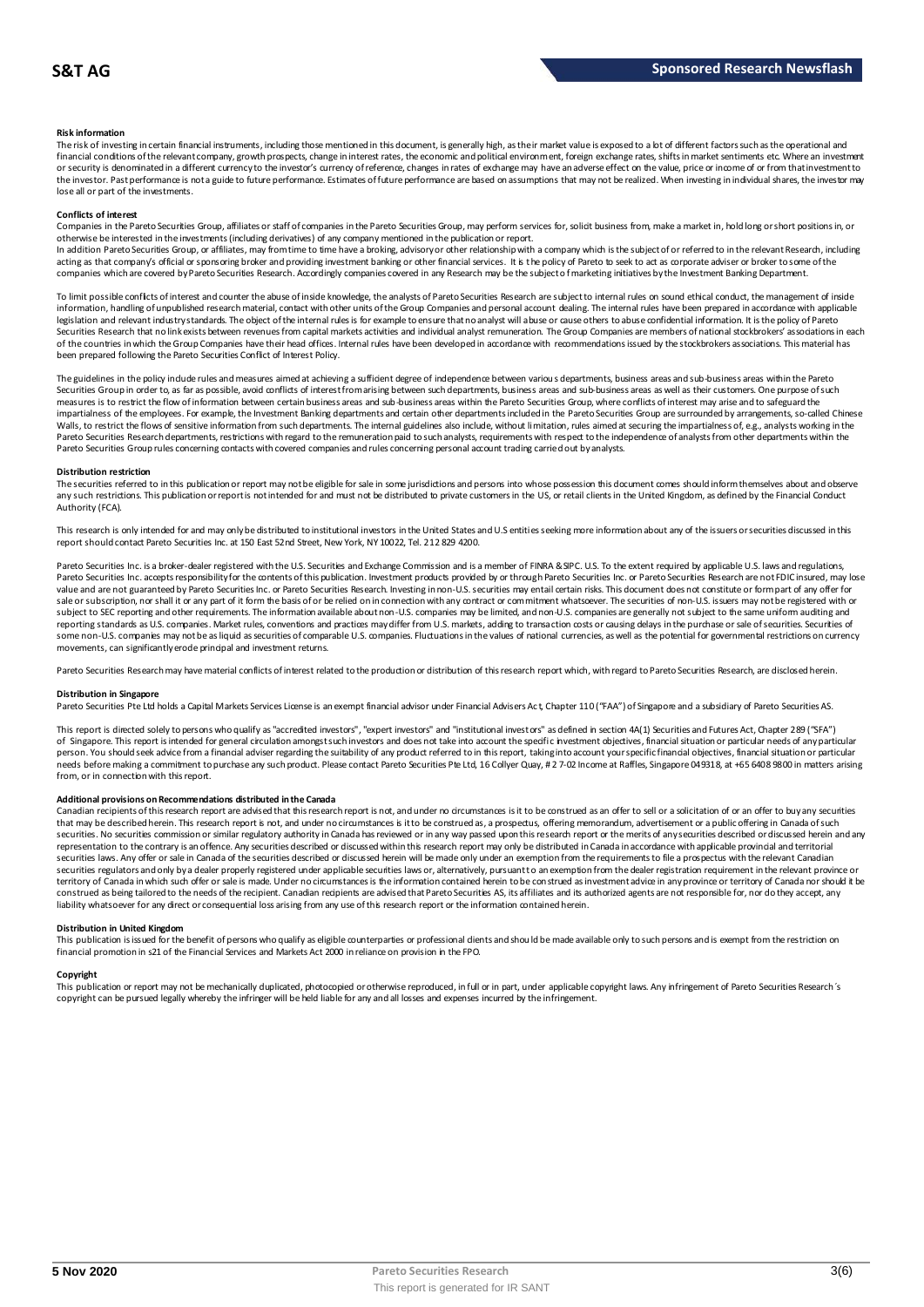### **Appendix A**

Disclosure requirements pursuant to the Norwegian Securities Trading Regulations section 3-10 (2) and section 3-11 (1), letters a-b

The below list shows companies where Pareto Securities AS - together with affiliated companies and/or persons – own a portion of the shares exceeding 5 % of the total share capital in any company<br>where a recommendation has

| The below list shows companies where Pareto Securities AS - together with affiliated companies and/or persons - own a portion of the shares exceeding 5<br>where a recommendation has been produced or distributed by Pareto Securities AS. |       |  |  |  |  |  |
|---------------------------------------------------------------------------------------------------------------------------------------------------------------------------------------------------------------------------------------------|-------|--|--|--|--|--|
|                                                                                                                                                                                                                                             |       |  |  |  |  |  |
| No. of shares Holdings in %<br>No. of shares Holdings in %<br>Companies<br>Companies                                                                                                                                                        |       |  |  |  |  |  |
| <b>Helgeland Sparebank</b><br>SpareBank 1Østfold Akersl<br>2.006.735<br>1,139,560<br>9.61%                                                                                                                                                  | 9.20% |  |  |  |  |  |

| <b>I GIGIU DAIIN AUA</b>                                                                                                              | N.JJT.J K  |                             | 22.3070 UDGICDGIINCII VCSL | <b>U.JU I.JUU</b> | <b>U.U.U.</b>               |
|---------------------------------------------------------------------------------------------------------------------------------------|------------|-----------------------------|----------------------------|-------------------|-----------------------------|
|                                                                                                                                       |            |                             |                            |                   |                             |
| Pareto Securities AS or its affiliates own as determined in accordance with FINRA Rule 2241, 1 % or more of the equity securities of: |            |                             |                            |                   |                             |
| Companies                                                                                                                             |            | No. of shares Holdings in % | Companies                  |                   | No. of shares Holdings in % |
| <b>Helgeland Sparebank</b>                                                                                                            | 2.006.735  | 9.61%                       | SpareBank 1Østfold Akersl  | 1,139,560         | 9.20%                       |
| NHST Media Group AS                                                                                                                   | 17,900     | 139%                        | SpareBank 1Østlandet       | 1.743.409         | 1.63%                       |
| Pareto Bank ASA                                                                                                                       | 15.994.312 | 22.90%                      | Sparebanken Møre           | 305.239           | 3.09%                       |
| Selvaag Bolig ASA                                                                                                                     | 2,177,497  | 2.32%                       | Sparebanken Sør            | 433.544           | 2.77%                       |
| SpareBank 1BV                                                                                                                         | 1.640.220  | 2.60%                       | Sparebanken Vest           | 6,361,336         | 5.93%                       |
| SpareBank 1Nord-Norge                                                                                                                 | 3,220,305  | 3.21%                       | <b>Totens Sparebank</b>    | 78.246            | 1.28%                       |
| SpareBank 1SMN                                                                                                                        | 1875.442   | 1.44%                       |                            |                   |                             |
|                                                                                                                                       |            |                             |                            |                   |                             |

Pareto Securities AS may hold financial instruments in companies where a recommendation has been produced or distributed by Breto Securities AS in connection with rendering investment services, including Market Making.

| Company                   | Analyst<br>holdings* | Total<br>holdings | Company                  | Analyst<br>holdings* | Total<br>holdings | Company                | Analyst<br>holdings* | Total<br>holdings |
|---------------------------|----------------------|-------------------|--------------------------|----------------------|-------------------|------------------------|----------------------|-------------------|
| Aker ASA                  | 500                  | 1470              | Fjordkraft Holding       | 0                    | 10.100            | Pareto Bank            | $\mathbf 0$          | 2,370,702         |
| Aker BP                   | 0                    | 23,995            | Frontline                | $\Omega$             | 42,918            | Pexip Holding          | 0                    | 6,139             |
| Aker Carbon Capture       | 0                    | 178,028           | Gjensidige Forsikring    | 0                    | 7,280             | Protector Forsikring   | 0                    | 13,400            |
| American Shipping Company | 0                    | 3.780             | Golden Ocean Group       | 0                    | 1.433             | Quantafuel             | 0                    | 1.115.100         |
| Arcus                     | 0                    | 2,684             | Grieg Seafood            | 0                    | 9,890             | <b>REC Silicon</b>     | 0                    | 32,500            |
| Atlantic Sapphire         | 0                    | 9.410             | Hafnia Limited           | 0                    | 30,000            | SalMar                 | 0                    | 305               |
| Austevoll Seafood         | 0                    | 4.135             | Hunter Group ASA         | 0                    | 15,400            | Sandnes Sparebank      | 0                    | 5,782             |
| Avance Gas                | 0                    | 4,374             | Ice Group ASA            | 0                    | 170,000           | Sbanken ASA            | 0                    | 4,520             |
| <b>B2Holding AS</b>       | 0                    | 14,075            | <b>Kid A SA</b>          | 0                    | 783               | Scatec Solar           | 0                    | 20,000            |
| Bakkafrost                | 0                    | 89                | Komplett Bank            | 0                    | 88,300            | Schibsted ASA B Aksjer | 0                    | 631               |
| <b>BASF</b>               | 270                  | 270               | Kongsberg Gruppen        | 0                    | 37,237            | Selvaag Bolig          | 0                    | 2,350             |
| Bonheur                   | 0                    | 33,312            | <b>KWS</b>               | 75                   | 75                | SpareBank 1BV          | 0                    | 7,000             |
| Borregaard ASA            | $\mathbf 0$          | 500               | Lerøy Seafood Group      | 0                    | 4,663             | SpareBank 1SMN         | 0                    | 12,740            |
| <b>Bouvet</b>             | 0                    | 94                | Mowi                     | 0                    | 4,594             | SpareBank 1SR-Bank     | 0                    | 17,752            |
| <b>BRABank</b>            | $\Omega$             | 31499             | NORBIT ASA               | $\Omega$             | 7,453             | Sparebanken Sør        | $\mathbf 0$          | 16,235            |
| <b>BW</b> Energy          | 0                    | 43,075            | Nordic Semiconductor     | 0                    | 4,590             | Sparebanken Vest       | 0                    | 5,409             |
| <b>BW</b> Offshore        | 0                    | 8,326             | Norsk Hydro              | 0                    | 92,721            | Sparebanken Øst        | 0                    | 1,500             |
| <b>DNB</b>                | 0                    | 24,636            | Norske Skog              | 0                    | 3,550             | Stolt-Nielsen          | 0                    | 41,317            |
| <b>DNO</b>                | 0                    | 499,263           | Norwegian Finans Holding | 0                    | 3,210             | Storebrand             | 0                    | 7,462             |
| Elkem                     | 0                    | 7,198             | <b>NTS</b>               | 0                    | 2,272             | Subsea 7               | 0                    | 5,226             |
| Entra                     | $\mathbf 0$          | 10,442            | Ocean Yield              | $\Omega$             | 52,305            | Telenor                | $\mathbf 0$          | 2,147             |
| Equinor                   | 0                    | 3,369             | Okeanis Eco Tankers      | 0                    | 2,000             | <b>VOW</b>             | 0                    | 4,681             |
| Europris                  | $\Omega$             | 12,756            | Orkla                    | $\Omega$             | 19,353            | XXL                    | $\mathbf 0$          | 12,573            |
| Fjord1ASA                 | $\Omega$             | 50,000            | Panoro Energy            | $\Omega$             | 9,285             | Yara                   | $\Omega$             | 14,471            |
|                           |                      |                   |                          |                      |                   |                        |                      |                   |

This overview is updated monthly (last updated 14.10.2020).

\*Analyst holdings ref ers t o posit ions held by t he Paret o Securit ies AS analyst covering t he company.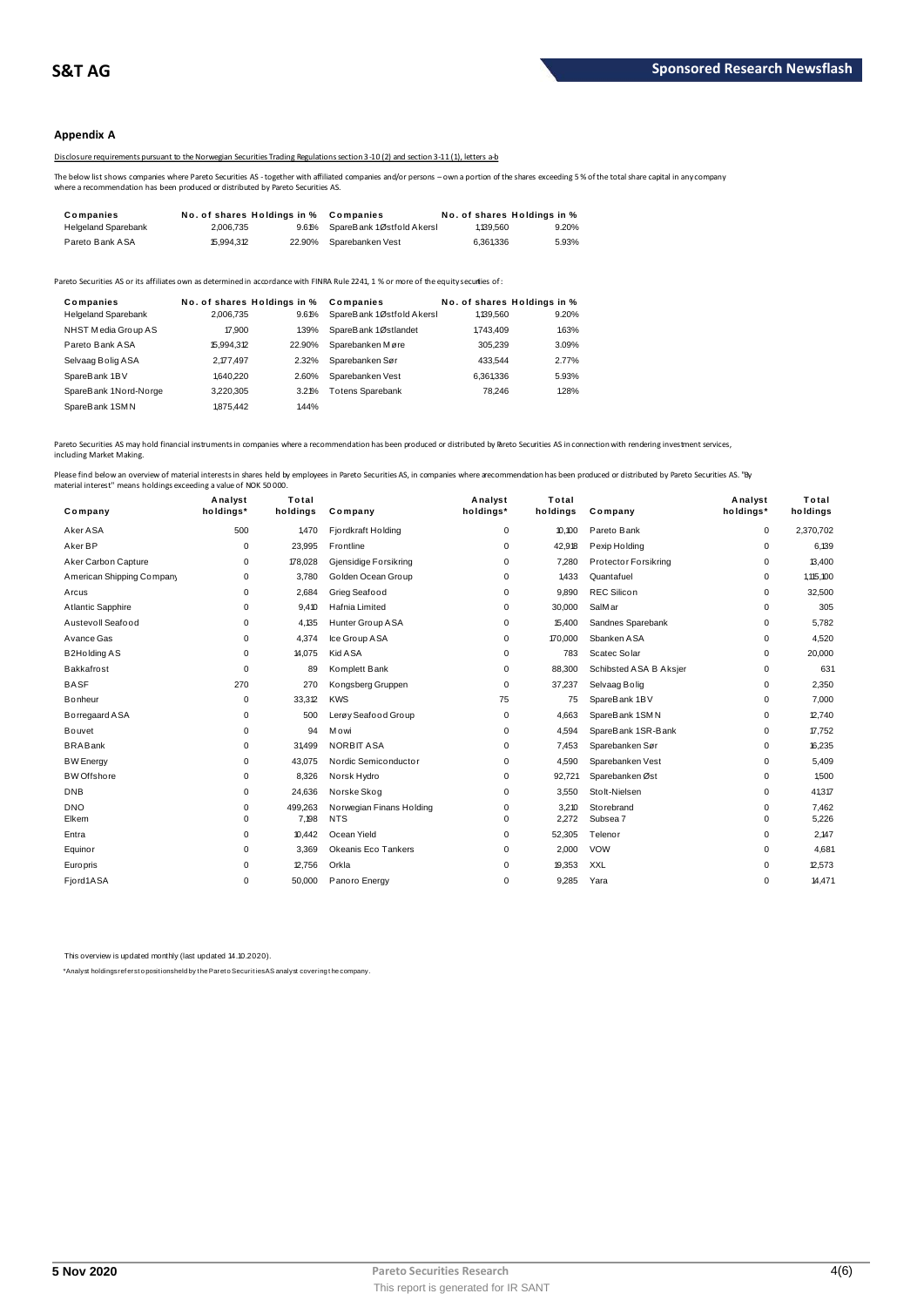### **Appendix B**

Disclosure requirements pursuant to the Norwegian Securities Trading Regulation § 3-11, letters e-f, ref the Securities Trading Act Section 3-10

Overview over issuers of financial instruments where Pareto Securities AS have prepared or distributed investment recommendation, where Pareto Securities AS have been lead manager/co-lead manager<br>or have rendered publicly

| or have rendered publicly known not immaterial investment banking services over the previous 12 months: |                                    |                            |
|---------------------------------------------------------------------------------------------------------|------------------------------------|----------------------------|
| 24SevenOffice Scandinavia                                                                               | Hafnia Limited                     | Pexip Holding              |
| Acconer AB                                                                                              | <b>Helgeland Sparebank</b>         | Pinewood Laborat ories     |
| Advanzia Bank                                                                                           | <b>HKN</b> Energy Ltd              | Pioneer Property Group     |
| Africa Energy Corp                                                                                      | HydrogenPro                        | ProvidencesInv. Mngmt Pty  |
| Aker ASA                                                                                                | <b>ICWHolding</b>                  | Quant af uel               |
| American Tanker, Inc.                                                                                   | Instabank ASA                      | Salmon Evolution           |
| Aprila Bank ASA                                                                                         | Kingfish Zeeland                   | SandnesSparebank           |
| Boreal Holding AS                                                                                       | Klaveness Combination Carriers ASA | Scorpio BulkersInc.        |
| Borr Drilling Limited                                                                                   | Komplett Bank                      | Seadrill Ltd               |
| <b>BRAbank</b>                                                                                          | Kongsberg Automotive               | Sparebanken Vest           |
| Brooge Energy Limited                                                                                   | Luxaviation Holding                | United Camping AB          |
| <b>BWEnergy</b>                                                                                         | Mercell                            | WatercirclesForsikring ASA |
| Cabonline Group Holding AB                                                                              | Mintra Group                       |                            |
| Cibus Nordic Real Estate                                                                                | <b>MPC Container Ships</b>         |                            |
| Cloudberry Clean Energy AS                                                                              | MutaresSE& Co. KGaA                |                            |
| CrayoNano AS                                                                                            | Navigator HoldingsLtd.             |                            |
| Digiplex                                                                                                | Next BiometricsGroup               |                            |
| <b>DOF</b>                                                                                              | Northern Ocean                     |                            |
| DOF Subsea AS                                                                                           | Norwegian Air Shuttle              |                            |
| <b>ELOP</b>                                                                                             | Ocean Yield                        |                            |
| Erwe Immobilien                                                                                         | Odfjell SE                         |                            |
| Fjordkraft Holding                                                                                      | <b>OHTASA</b>                      |                            |
| Genel Energy                                                                                            | PGS                                |                            |

*This overview is updated monthly (this overview is for the period 3 1.0 9.2019 – 3 1.0 9.2020).*

### **Appendix C**

| <b>APPULLAN</b>                                                                            |                |
|--------------------------------------------------------------------------------------------|----------------|
| Disclosure requirements pursuant to the Norwegian Securities Trading Requisition § 3-11(4) |                |
| Distribution of recommendations                                                            |                |
| Recommendation                                                                             | % distribution |
| <b>Buy</b>                                                                                 | 65%            |
| Hold                                                                                       | 29%            |
| Sell                                                                                       | 5%             |

| ັບບ                                             | $\mathsf{v}$   |
|-------------------------------------------------|----------------|
| Distribution of recommendations (transactions*) |                |
| Recommendation                                  | % distribution |
| Buy                                             | 67%            |
| Hold                                            | 29%            |
| Sell                                            | 4%             |
|                                                 |                |

\* Companies under coverage with which Pareto Securities Group has on-going or completed public investment banking services in the previous 12 months This overview is updated monthly (last updated 15.10.2020).